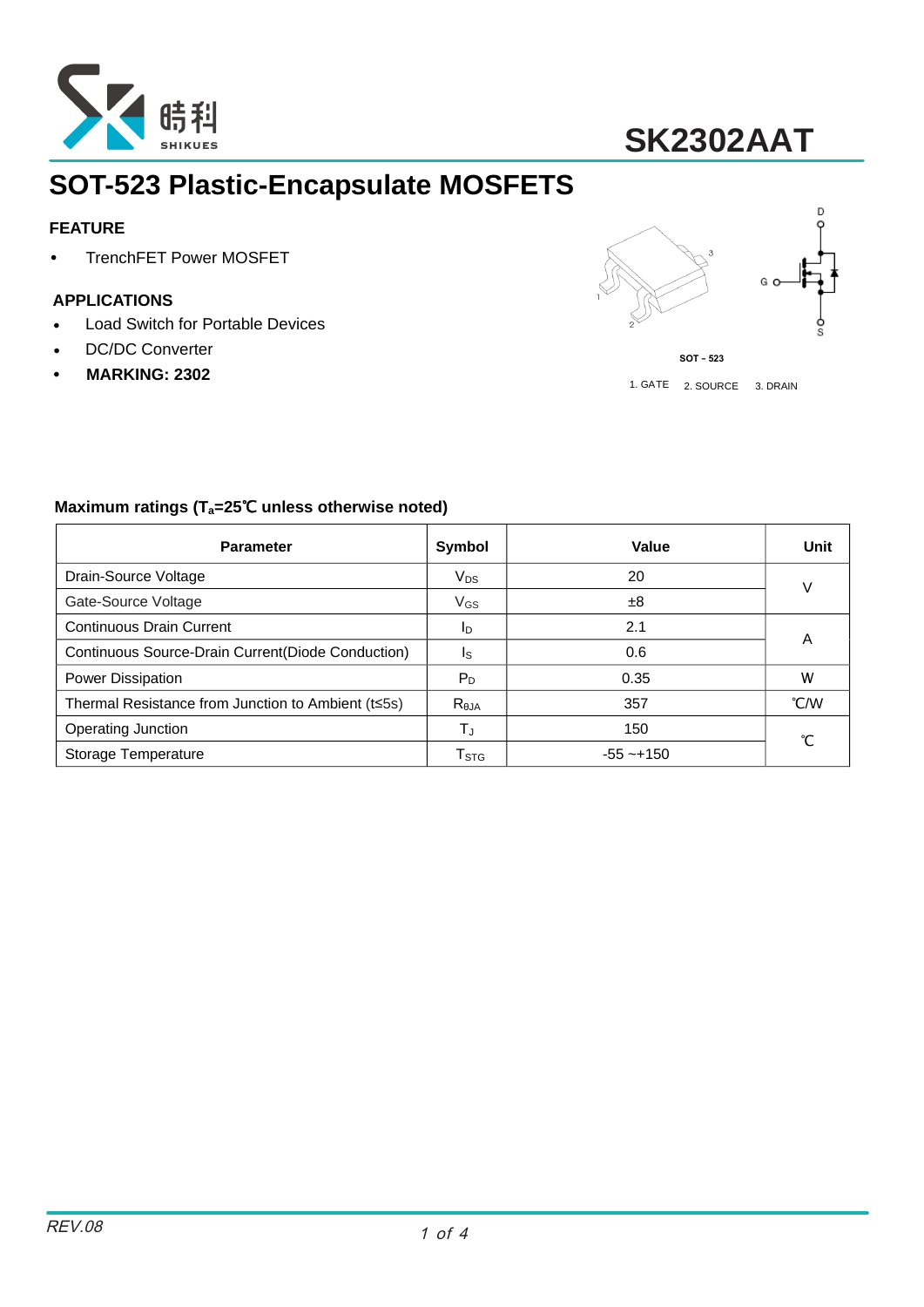

# **SK2302AAT**

### **Electrical characteristics (Ta=25**℃ **unless otherwise noted)**

| <b>Parameter</b>                        | Symbol        | <b>Test Condition</b>                     | Min  | <b>Typ</b> | <b>Max</b> | <b>Units</b> |  |  |  |
|-----------------------------------------|---------------|-------------------------------------------|------|------------|------------|--------------|--|--|--|
| <b>Static</b>                           |               |                                           |      |            |            |              |  |  |  |
| Drain-source breakdown voltage          | $V_{(BR)DSS}$ | 20<br>$V$ GS = 0V, lp = 10µA              |      |            |            | V            |  |  |  |
| Gate-threshold voltage                  | $V$ GS(th)    | $V_{DS} = V_{GS}$ , $I_D = 50 \mu A$      | 0.65 | 0.95       | 1.2        |              |  |  |  |
| Gate-body leakage                       | <b>I</b> GSS  | $V_{DS} = 0V$ , $V_{GS} = \pm 8V$         |      |            | ±100       | nA           |  |  |  |
| Zero gate voltage drain current         | $I_{DSS}$     | $V_{DS} = 20V$ , $V_{GS} = 0V$            |      |            | 1          | μA           |  |  |  |
| Drain-source on-resistance <sup>a</sup> | TDS(on)       | $V$ GS = 4.5V, lp = 2.0A                  |      | 0.045      | 0.060      |              |  |  |  |
|                                         |               | $V$ GS = $2.5V$ , I <sub>D</sub> = $1.0A$ |      | 0.070      | 0.115      | Ω            |  |  |  |
| Forward transconductance <sup>a</sup>   | <b>g</b> fs   | $V_{DS} = 5V$ , $I_D = 2.0A$              |      | 8          |            | S            |  |  |  |
| Diode forward voltage                   | $V_{SD}$      | $IS=0.94A, VGS=0V$                        |      | 0.76       | 1.2        | V            |  |  |  |

#### **Notes :**

a. Pulse Test : Pulse width≤300µs, duty cycle ≤2%.

b. These parameters have no way to verify.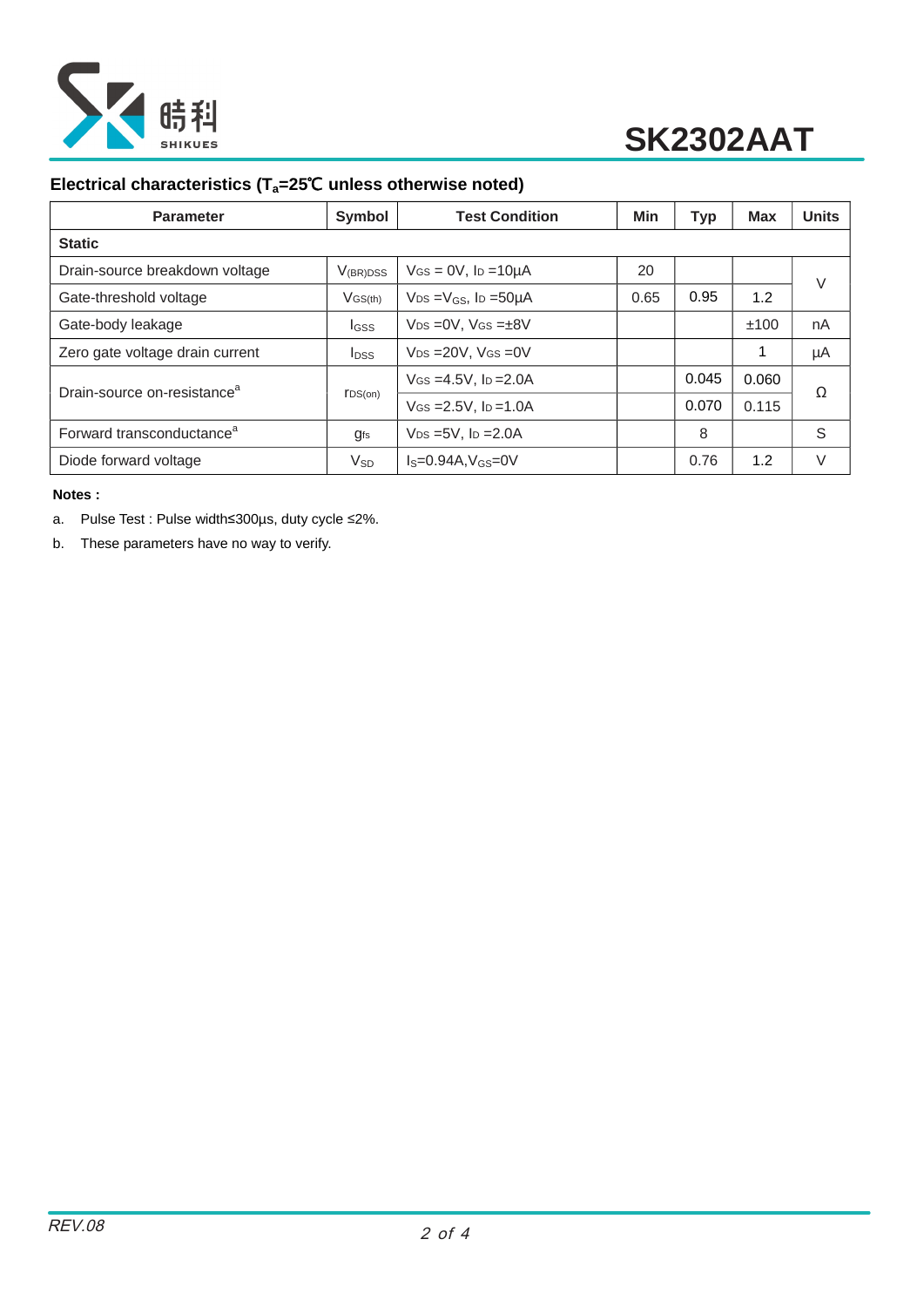

## **SK2302AAT**

### **Typical Characteristics**